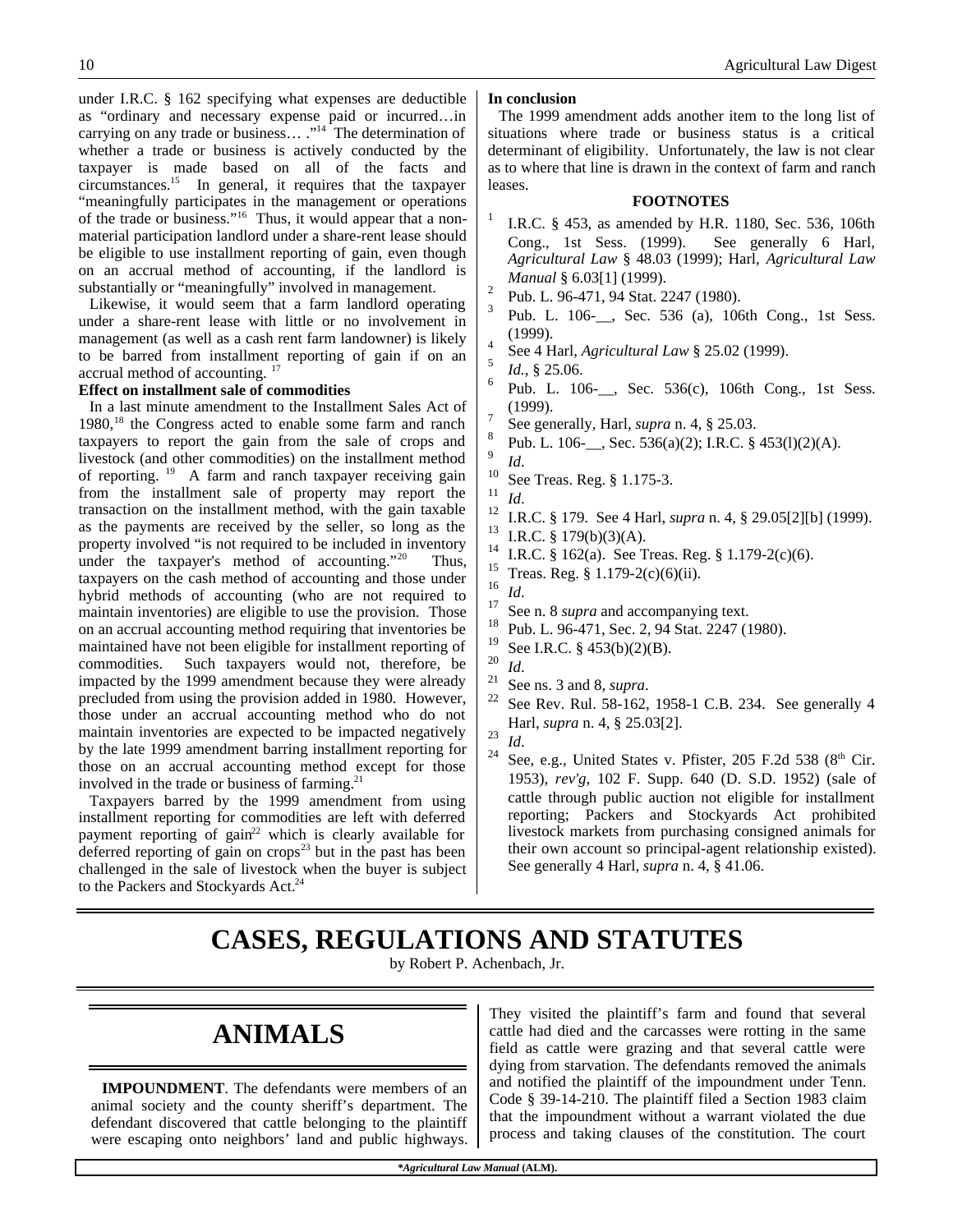held that the impoundment was proper in that the defendants were faced with an emergency situation and the statute provided adequate post-impoundment remedies if the impoundment was abusive. **Lowery v. Faires, 57 F. Supp.2d 483 (E.D. Tenn. 1998)**.

### **ADVERSE POSSESSION**

**ABANDONED RAILWAY.** The previous owners of the plaintiff's land had granted a right-of-way to a railroad on their land. The deed provided that, if the railroad abandoned the use of the right-of-way as a railway, the full title reverted back to the landowner. The railroad abandoned the right-of-way in October 1986 and transferred its rights to the defendant, subject to "any conditions, restrictions, reservations, licenses, leases and easements." The defendants intended to use the strip of land to extend a bike trail. The plaintiff filed an action to quiet title in May 1996, less than ten years after the abandonment. The court held that the initial transfer of the right-of-way was subject to reversion because the railroad received an easement to use the land only for railway purposes and that, once the railway was abandoned, the easement ceased. The court also held that the defendants did not acquire title by adverse possession because they did not have a claim of right or possession for over 10 years after the date of abandonment by the railroad. **Moore v. Wabash Trace, 991 S.W.2d 681 (Mo. Ct. App. 1999)**.

## **BANKRUPTCY**

#### **GENERAL -***ALM* **§ 13.03.\***

**ADMINISTRATIVE CLAIMS**. The debtors had leased farmland from a creditor. The landlords' liens were not perfected and were avoided by the Chapter 7 trustee. However, the debtors used the farms during the bankruptcy case, planting the crops just before filing for bankruptcy and harvesting the crops 142 days later. The landlords filed administrative claims for the rental of the properties during the bankruptcy case. The Bankruptcy Court had determined the rental value of the properties by multiplying the annual rent by a fraction equal to the number of days the property was used by the bankruptcy estate divided by 365. The appellate court remanded the case because it held that the use of the number 365 failed to take into account the limited use of a farm during nonproductive months. The court noted that, in this case, the bankruptcy estate had the use of the farm during nearly the entire productive period of the farm for the year, from planting to harvest. *In re* **Wedermeier, 239 B.R. 794 (Bankr. 8th Cir. 1999)**.

#### **CHAPTER 12 -***ALM* **§ 13.03.\***

**SETOFF**. The debtors had contracted with a creditor to store their grain with the creditor. The debtors prepaid the storage costs which were ratably refundable if the debtors removed the grain before the end of the storage agreement. The debtor sold the grain after filing for bankruptcy and the estate sought turnover of the refund from the creditor. The debtors had also purchased goods and services from the creditor on account and the creditor sought to offset the refund against the amount owed by the debtors. The court held that the refund was not an amount owed by the creditor to the debtors but was property of the estate; therefore, there was no mutuality of debt between the parties to support a setoff. *In re* **Marshall, 240 B.R. 302 (Bankr. S.D. Ill. 1999)**.

#### **FEDERAL TAX -***ALM* **§ 13.03[7].\***

**DISCHARGE**. The debtor failed to report and pay taxes on early distributions from an employment pension. The debtor had reported some of the distributions as income, which the court found as indicative of the debtor's knowledge of the need to report all of the distributions as income. The court held that the taxes on the distributions were nondischargeable for willful and intentional attempt to evade payment of the taxes because the debtor knew the taxes were to be paid, had sufficient funds to pay the taxes and did not report or pay the taxes. The court also noted that the IRS was the only large creditor in the no asset case. *In re* **Scarpiello, 240 B.R. 203 (Bankr. E.D. Pa. 1999)**.

The debtor failed to file and pay taxes for 1983 and 1984. The IRS constructed substitute returns for those years an made an assessment based on those returns. The debtor did not assist in the filing of those returns. The debtor filed returns for those years in 1994 but the returns were returned by the IRS. The court held that neither the IRS returns nor the debtor's returns would be considered returns for purposes of Section  $523(a)(1)(B)$  and the taxes were not dischargeable for failure of the debtor to file a return. *In re* **Prince, 240 B.R. 261 (Bankr. N.D. Ohio 1999)**.

**SALE OF ESTATE ASSETS**. The debtors' plan provided for the sale of some estate property which was to be managed by a creditors' representative. The plan provided that the representative would be responsible for filing any tax returns and paying any taxes which may result from the sale of the estate property. The unsecured creditors objected to the provision for payment of taxes from the sale proceeds. The court held that the representative was not responsible for payment of the taxes from the sale of the assets because the debtors' plan did not establish a trust and did not transfer title to the property to a trustee. The court noted that the representative had powers similar to a trustee but held that the plan had no language of intent to create a trust. *In re* **Shank, 240 B.R. 216 (Bankr. D. Md. 1999)**.

### **FEDERAL AGRICULTURAL PROGRAMS**

**CROP INSURANCE**. The FCIC has approved for reinsurance and subsidy the insurance of canola/rapeseed, corn, feed barley, spring wheat, soybeans, and sunflowers, in select states and counties under the Revenue Assurance plan of insurance for the 2000 crop year. **65 Fed. Reg. 1677 Jan. 11, 2000)**.

**MILK**. The plaintiffs were dairies subject to the 1983 Dairy Promotion Stabilization Act assessment of 15 cents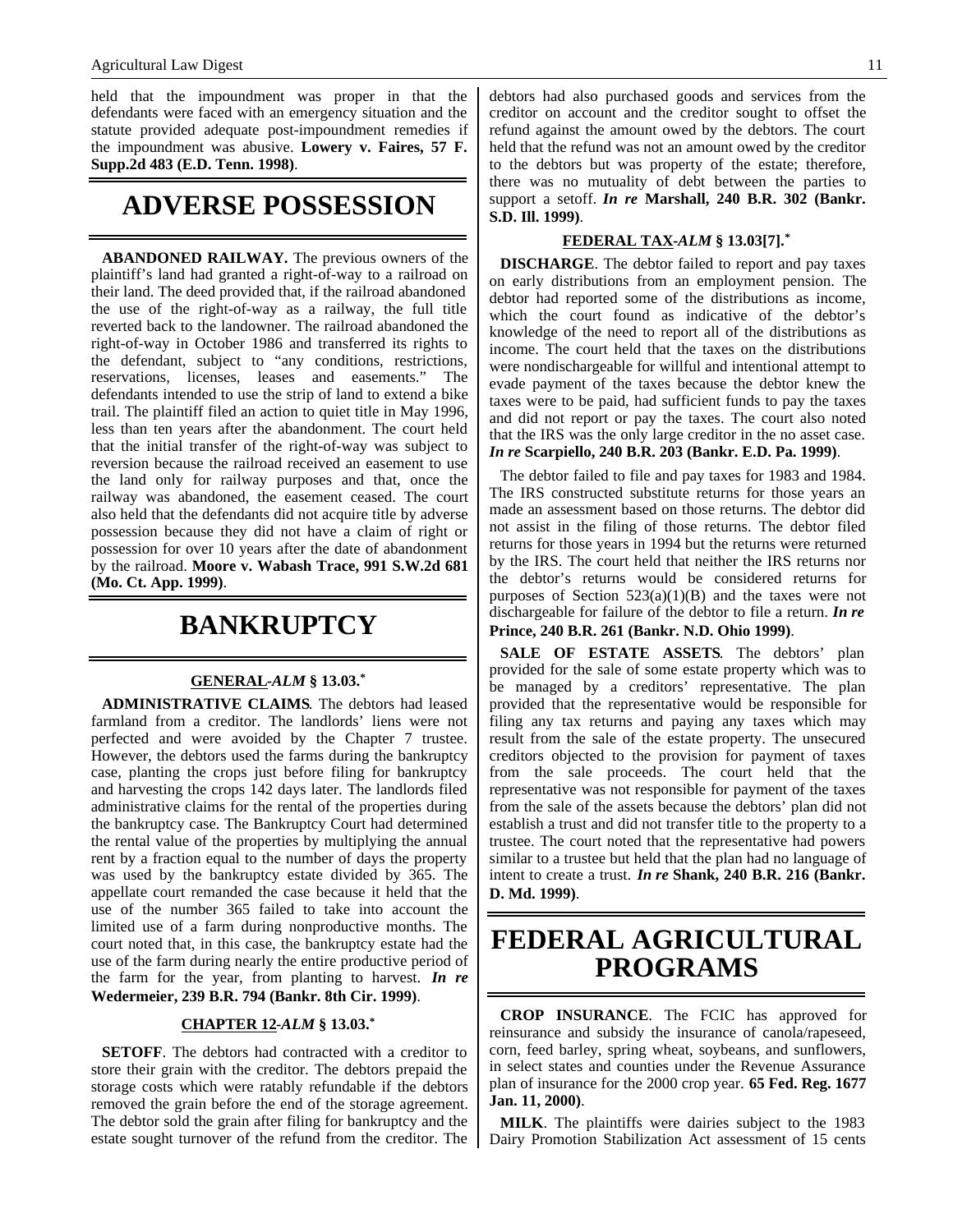per hundredweight to fund promotion of dairy products. The plaintiffs had challenged the assessments as violating their First Amendment free speech rights. The Supreme Court held that the assessments were constitutional because the assessment "funds advertising that promotes only consumption of dairy products and does not identify individual financial sponsors, does not compel any producer to endorse or fund any political or ideological view, and is part and parcel of a legitimate regulatory scheme for promotion of commodities, and thus...does not violate producers' First Amendment free speech rights." **Nature's Dairy v. Glickman, U.S., 99-439, Jan. 10, 2000**.

**NOXIOUS WEEDS**. The AMS has adopted as final amendments to the Federal Seed Act regulations. The regulations designate seeds of species listed in the Federal Noxious Weed Act, except for the Cuscuta species, as noxious and prohibits the shipment of agricultural and vegetable seeds containing them, adds two kinds, creeping foxtail and flatpea, to the list of those subject to the FSA, updates the seed testing regulations, updates the seed certification regulations, and corrects several minor errors. **65 Fed. Reg. 1703 (Jan. 11, 2000)**.

# **FEDERAL ESTATE AND GIFT TAX**

**CHARITABLE DEDUCTION**. The decedent's will included a bequest to a charity which was listed in IRS Pub. 78 at the time of the decedent's death. The IRS ruled that the estate was entitled to rely on the listing in Pub. 78 and was eligible for a charitable deduction for the bequest to the charity. **Ltr. Rul. 200001010, Sept. 30, 1999**.

**GIFTS**. The taxpayer purchased mineral leases from the government. Some of the leases were purchased in the name of the taxpayer's spouse but were actually held and maintained by the taxpayer and the taxpayer's company. The taxpayer was sued by former business partners and the taxpayer sought to remove the leases from the reach of these litigants should they win the litigation. The taxpayer had the title to the leases transferred to the spouse without consideration. However, the spouse signed blank assignment forms with which the taxpayer could revest any lease back to the taxpayer at any time. The transfer tactic failed because of state fraudulent transfer statutes and the partners were able to sue the spouse to collect on the money judgment. The court held that the transfers of the leases were not completed gifts because the taxpayer continued to enjoy the benefits of the leases. In addition, the transfers were held not to be gifts because the taxpayer had the power to revoke the transfers at anytime through use of the blank signed assignment forms. **Grynberg v. Comm'r, T.C. Memo. 2000-15**.

**INSTALLMENT PAYMENT OF ESTATE TAX**. The decedent's estate representative had obtained the maximum extension to file and pay federal estate tax; however, the representative did not file and pay the taxes until more than six months after the extensions expired. The representative made the Section 6166 election to make installment payments of estate tax. The court held that the election was

12 Agricultural Law Digest

not allowed because it was not made on a timely filed estate tax return. **Estate of Hinz v. Comm'r, T.C. Memo. 2000- 6**.

**MARITAL DEDUCTION**. The decedent had an IRA with a trustee as the primary beneficiary. All of the income of the trust was to be distributed to the surviving spouse and no one had the power to appoint trust corpus to anyone but the surviving spouse. The spouse had the authority, exercisable annually, to compel the trustee to withdraw from the IRA an amount equal to the income earned on the assets held by the IRA during the year and to distribute that amount through the trust to the spouse. The IRS ruled that the decedent's executer could elect QTIP treatment for the trust and IRA. **Rev. Rul. 2000-2, I.R.B. 2000-\_\_**.

**VALUATION**. The decedent owned a half interest in a 90 acre rural property. The property was zoned for agricultural use but was held primarily for investment and development. The decedent had sold portions of the property to various governmental agencies and schools. The estate valuation of the property sought to decrease the value because of political bias against further development of the land but no restrictions had been passed. The estate also sought to discount the value for estate tax purposes by 40 percent for the decedent's half interest. The court raised the estate tax valuation by allowing a smaller discount for the anti-development bias and because the property had developers interested in purchasing the property. The court also allowed only a 10 percent discount for the one-half interest to provide for any hypothetical partitioning costs. **Estate of Busch v. Comm'r, T.C. Memo. 2000-3**.

The decedent owned, in whole or part, several apartment buildings in an area of San Francisco. The issue was the amount of blockage and fractional interest discounts to be applied to the fair market value of the properties. A blockage discount of 11 percent was applied to account for the similarity in size and purpose of several properties. A 20 percent discount was applied to the value of properties in which the decedent held a fractional interest. Estate of **Brocato v. Comm'r, T.C. Memo. 1999-424**. Neil Harl will publish an article on *Busch* and *Brocato* in a future issue of the *Digest*.

**VALUATION OF STOCK**. The decedent owned 62 percent of the stock in a family corporation which operated a heavy equipment rental company. The value of the decedent's stock was based on a combination of the value the company assets (65 percent weight) and the earnings of the company (35 percent weight) because the company was in no danger of liquidation. The court also allowed a 15 percent discount for lack of marketability and 7.5 percent for lack of super-majority control. The super-majority control was required by the corporate charter to force the liquidation of the company. **Estate of Dunn v. Comm'r, T.C. Memo. 2000-12**.

# **FEDERAL INCOME TAXATION**

**ACCOUNTING METHOD**. The IRS has issued procedures for some corporations to obtain expeditious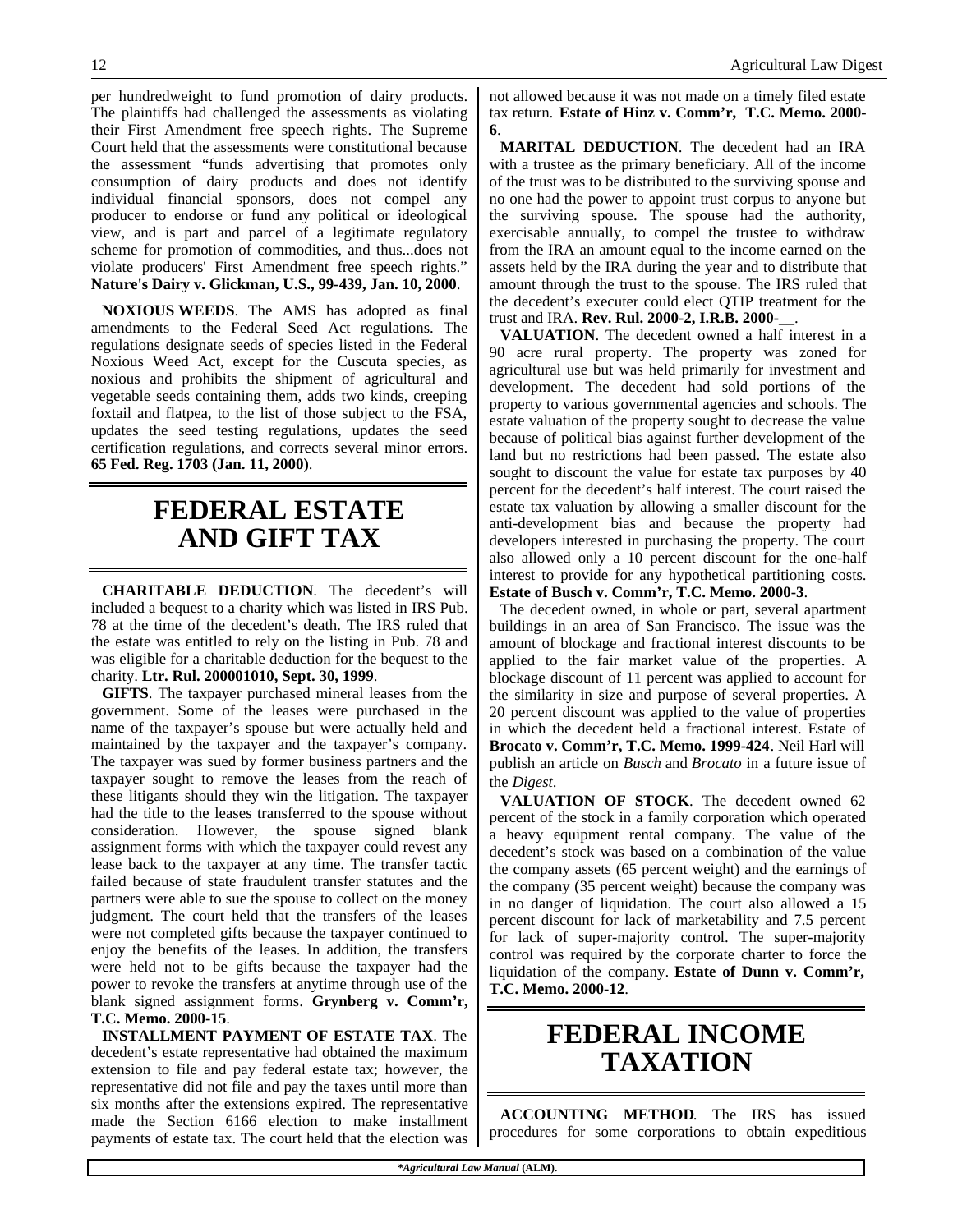approval of a change in annual accounting period from or to a 52-53 week tax year. Changes from the previous revenue ruling, *Rev. Rul. 92-13, 1992-1 C.B. 665*, include (1) certain exceptions to the 6-year waiting period between automatic period changes, such as for changes to or from a 52-53 week taxable year referencing the same month; (2) three exceptions to the scope restrictions applicable to an automatic period change for a corporation that is a member of a partnership or a beneficiary of a trust or estate; (3) elimination of the prohibition of an automatic period change for a corporation making an S corporation election effective for the taxable year immediately following a change in accounting period, provided the corporation is changing to a permitted S corporation taxable year; (4) modification of the scope restriction for a cooperative association with a loss in the short period required to effect the change to allow an otherwise automatic change if the patrons of the cooperative association remain substantially the same before and after the accounting period change; and (5) removal of the requirement that a net operating loss in the short period required to effect the change must be deducted ratably over 6 years and increase of (from \$10,000 to \$50,000) the exception to the general rule proscribing a carryback of a short period NOL. **Rev. Proc. 2000-11, I.R.B. 2000-\_\_**.

**BAD DEBT DEDUCTION**. The taxpayer had loaned funds to a solely-owned corporation. The taxpayer claimed the loans as bad debts on income tax returns for 1988 and 1989 and the bad debt deductions offset gains realized from the sale of stock in another corporation. However, after 1988, the taxpayer's corporation continued to do business and even made a public offering of stock. The court held that the loans were not shown to be worthless in 1988 or 1989 and disallowed the bad debt deductions. The appellate court affirmed in a decision designated as not for publication. **Coborn v. Comm'r, , 2000-1, U.S. Tax Cas. (CCH) ¶ 50,132 (8th Cir. 1999),** *aff'g***, T.C. Memo. 1998- 377**.

The taxpayer owned a corporation which purchased other failing corporations with the intent to revitalize those corporations. The taxpayer made loans to the corporation and one of the acquired companies which eventually became worthless. The taxpayer claimed a business bad debt deduction, arguing that the taxpayer was in the business of buying and rehabilitating corporations. The court held that the taxpayer was not in the business of making loans since the corporation did all of the acquisition and rehabilitation and the taxpayer had treated the loans as investments in the taxpayer's records and tax returns. **Bell v. Comm'r, 2000-1 U.S. Tax Cas. (CCH) ¶ 50,141 (8th Cir. 2000)**.

**BUSINESS EXPENSES**. The IRS has ruled that costs incurred by a taxpayer to obtain, maintain, and renew International Organization for Standardization (ISO) 9000 certification are deductible as ordinary and necessary business expenses under I.R.C. § 162, except to the extent they result in the creation or acquisition of an asset having a useful life substantially beyond the taxable year, such as a quality manual. **Rev. Rul. 2000-4, I.R.B. 2000-\_\_**.

The taxpayer was not employed but was contesting a discharge from governmental employment. The taxpayer made weekly trips to the public library in order to remain eligible for reinstatement if the government agency should decide to rehire the taxpayer. The court disallowed a deduction for the travel expense to the public library because the taxpayer was not engaged in any income producing trade or business. **Hunter v. Comm'r, T.C. Memo. 2000-2**.

#### **CORPORATIONS**

CONSTRUCTIVE DIVIDEND. The taxpayers were equal shareholders in a corporation which operated a liquor store and bar. The IRS determined that the taxpayers had failed to report much of their cash income. The court held that the unreported income was assessed against each shareholder equally as a constructive dividend. **Crabtree v. Comm'r, T.C. Memo. 1999-423**.

**COURT AWARDS AND SETTLEMENTS**. The taxpayer was one of 800 employees who filed releases as part of a voluntary downsizing by one employer. Although the taxpayer, representing the entire group, felt that the taxpayer had some claim for employment discrimination in treatment by the employer, the taxpayer had not filed a lawsuit or asserted any claim against the employer for such discrimination or other injury. The court held that the employment termination payments were includible in income. **Abbott v. United States, 2000-1 U.S. Tax Cas. (CCH) ¶ 50,127 (N.D. N.Y. 1999)**.

**DEPRECIATION**. The IRS has announced guidance for claiming depreciation for property acquired in a like-kind exchange or as part of an involuntary conversion. The guidelines will be issued as regulations. A taxpayer must follow the principles set out in this notice for acquired MACRS property placed in service on or after January 3, 2000, in a like-kind exchange of MACRS property under I.R.C. § 1031 or as a result of an involuntary conversion of MACRS property under I.R.C. § 1033. For purposes of determining the depreciation allowable for MACRS property acquired in an exchange of MACRS property for like-kind property to which I.R.C. § 1031 applies, or acquired in replacement of involuntarily converted MACRS property to which I.R.C. § 1033 applies, the acquired MACRS property should be treated in the same manner as the exchanged or involuntarily converted MACRS property with respect to so much of the taxpayer's basis in the acquired MACRS property as does not exceed the taxpayer's adjusted basis in the exchanged or involuntarily converted MACRS property. Any excess of the basis in the acquired MACRS property over the adjusted basis in the exchanged or involuntarily converted MACRS property is treated as newly purchased MACRS property.

 For acquired MACRS property placed in service before January 3, 2000, in a like-kind exchange of, or as a result of an involuntary conversion of, MACRS property, the IRS is aware that taxpayers are depreciating this acquired property either (1) in the manner set out in this notice consistent with Prop. Treas. Reg. § 1.168-5(f); or (2) as newly purchased MACRS property. The IRS will allow a taxpayer to continue to use its present method of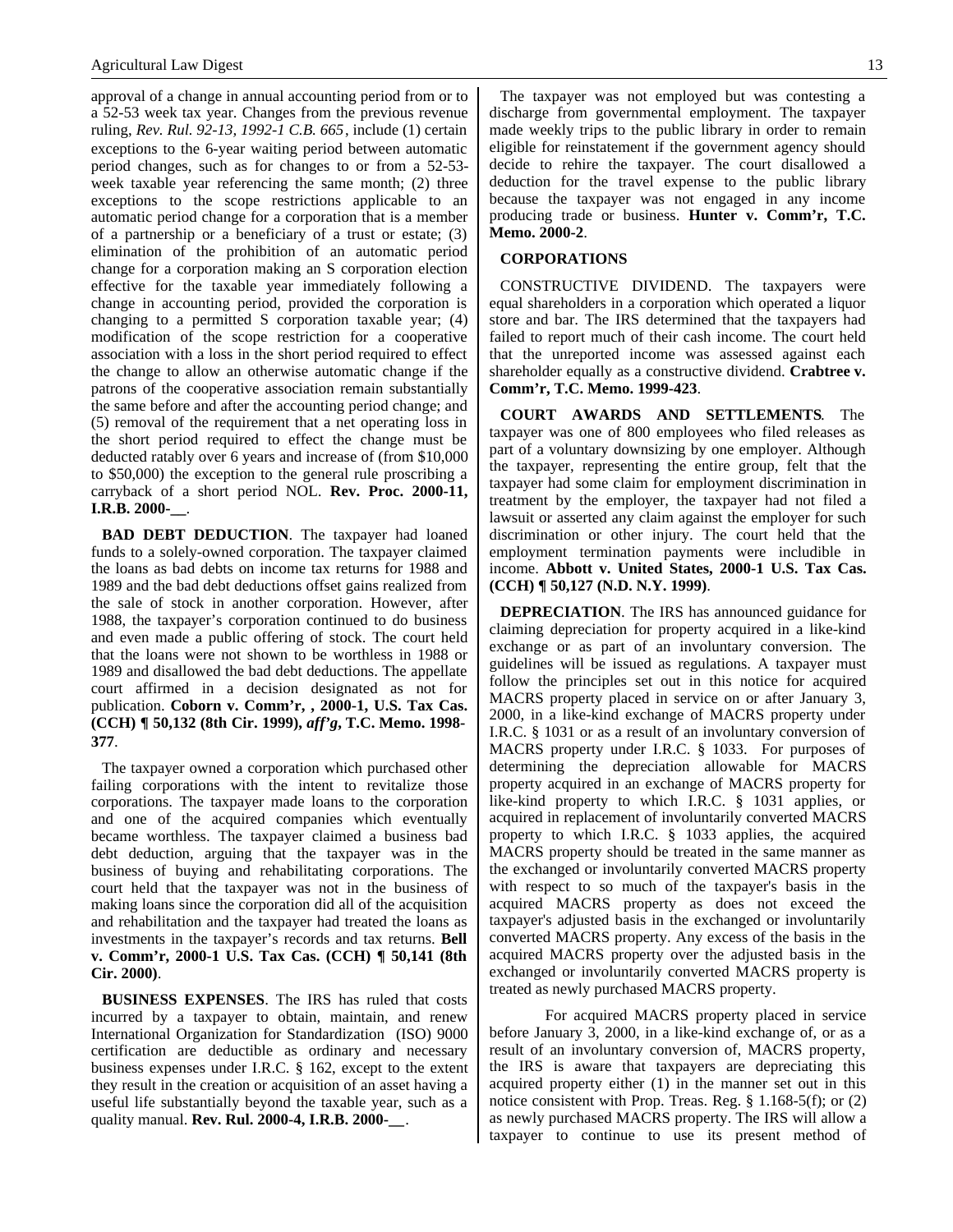depreciating the acquired property and will treat these methods as allowable methods of depreciation. However, a taxpayer presently treating the acquired property as newly purchased MACRS property may change to treating the property under the principles in this notice, provided the property has been treated by the taxpayer as acquired in a I.R.C. § 1031 like-kind exchange or I.R.C. § 1033 involuntary conversion and the change is made for the first or second taxable year ending after January 3, 2000. **Notice 2000-4, I.R.B. 2000-\_\_**.

**EARNED INCOME CREDIT**. The taxpayer claimed welfare payments under AFDC and SSI programs, Social Security disability benefits, and gifts as wages on the taxpayer's income tax return. No other wages or income were reported such that, after the standard deduction and exemptions, the taxpayer had zero taxable income. The taxpayer also claimed earned income credit. The court held that earned income does not include welfare payments such as AFDC and SSI, Social Security disability benefits or gifts. **Powers v. Comm'r, T.C. Memo. 2000-5**.

**INCOME**. The taxpayer owned a corporation which owned and operated a child care center. The taxpayer transferred the corporation to a charitable remainder unitrust. The trust then sold the business to third parties who required that the taxpayer sign a covenant not to compete within five years or 100 miles of the business. The court held that a portion of the sale proceeds had to be allocated to the covenant not to compete and that this portion of the sale proceeds was income to the taxpayer and not the trust because the covenant was personal to the taxpayer. **Jorgl v. Comm'r, T.C. Memo. 2000-10**.

**LETTER RULINGS**. The IRS has issued its annual list of procedures for issuing letter rulings. **Rev. Proc. 2000-1, I.R.B. 2000-\_\_, \_**.

The IRS has issued its annual list of procedures for furnishing technical advice to District Directors and Chiefs, Appeals Offices. **Rev. Proc. 2000-2, I.R.B. 2000-\_\_, \_**.

 The IRS has issued its annual list of tax issues for which the IRS will not give advance rulings or determination letters. **Rev. Proc. 2000-3, I.R.B. 2000-\_\_**.

**OFFERS IN COMPROMISE.** The IRS has announced a simplified method of settling taxpayer debts under the offer in compromise program. The new offer will allow taxpayers a fixed monthly payment option and will assist taxpayers and practitioners in situations where the full amount of the debt cannot be met. Under the new program, the IRS will calculate the exact amount an individual will owe during the life of the offer in compromise payments, without fluctuating interest rates. The simplified monthly payment option allows the IRS to collect the maximum amount the taxpayer is able to pay after covering basic living expenses. All offers in compromise submitted after Jan. 1, 2000, must be on the new Form 656, Offer in Compromise, which replaces Form 656-A. The form is available on the IRS web site at http://www.irs.gov/, in the "Forms and Pubs" section. **IR-1999-105**.

#### **PARTNERSHIPS-***ALM* **§ 7.03.\***

BASIS. The IRS has issued proposed regulations relating to the allocation of nonrecourse liabilities by a partnership. The proposed regulations revise tier three of the three-tiered allocation structure contained in the current nonrecourse liability regulations, and also provide guidance regarding the allocation of a single nonrecourse liability secured by multiple properties. **65 Fed. Reg. 2081 (Jan. 13, 2000)**.

**PENSION PLANS**. A corporate taxpayer had a qualified cash or deferred arrangement plan under I.R.C. § 401(k) and provided for matching contributions in accordance with I.R.C. § 401(m). The corporate tax year ended on June 30 and the plan year end was December 31. By the last day of the plan year, December 31, the corporation had contributed amounts to the plan in accordance with the terms of the plan. The contributions consisted of (1) the elective deferral and matching contributions attributable to compensation earned by plan participants before the end of the corporate year ending June 30; and (2) the elective deferral and matching contributions attributable to compensation earned after June 30. The corporation obtained an extension for filing its return to March 15. The corporation deducted the entire amount of the elective deferral and matching contributions made to the plan during the plan year. The total amount did not exceed 15 per cent of compensation otherwise paid or accrued during the tax year in accordance with the limitations of I.R.C. §  $404(a)(3)(A)(i)$ . The IRS position, set forth in a Coordinated Issue Paper, is that contributions to a qualified cash or deferred arrangement plan within the meaning of I.R.C.  $\frac{8}{9}$  401(k) or to a defined contributions plan as matching contributions within I.R.C. § 401(m) are not deductible by the employer for a specific tax year if those contributions are attributable to compensation earned by plan participants after the end of such taxable year. **IRPO ¶ 181,415 (Oct. 26, 1996)**.

#### **S CORPORATIONS-***ALM* **§ 7.02[3][c].\***

BASIS. The taxpayer owned an S corporation formed for the purpose of acquiring another unrelated corporation. The funds for the acquisition were borrowed from a bank and structured in such a way as to include a personal loan by the taxpayer. However, the court found that, in substance, the taxpayer's personal loan was actually a personal guarantee of the S corporation's loan because the taxpayer did not receive any funds and was not required to make any payments on the loan unless the S corporation failed to make payments. The court held that the taxpayer could not increase the taxpayer's basis in the corporation for the guarantee of the S corporation loan. This resulted in disallowance of the taxpayer's share of corporate losses. **Grojean v. Comm'r, T.C. Memo. 1999-425**.

SELF-EMPLOYMENT TAX. The taxpayers were equal shareholders in an S corporation which operated restaurants. The corporation had a net loss in the tax year involved and the taxpayers offset their share of the loss against other income for purposes of determining selfemployment income. The court held that the taxpayers' share of S corporation income and loss is not included in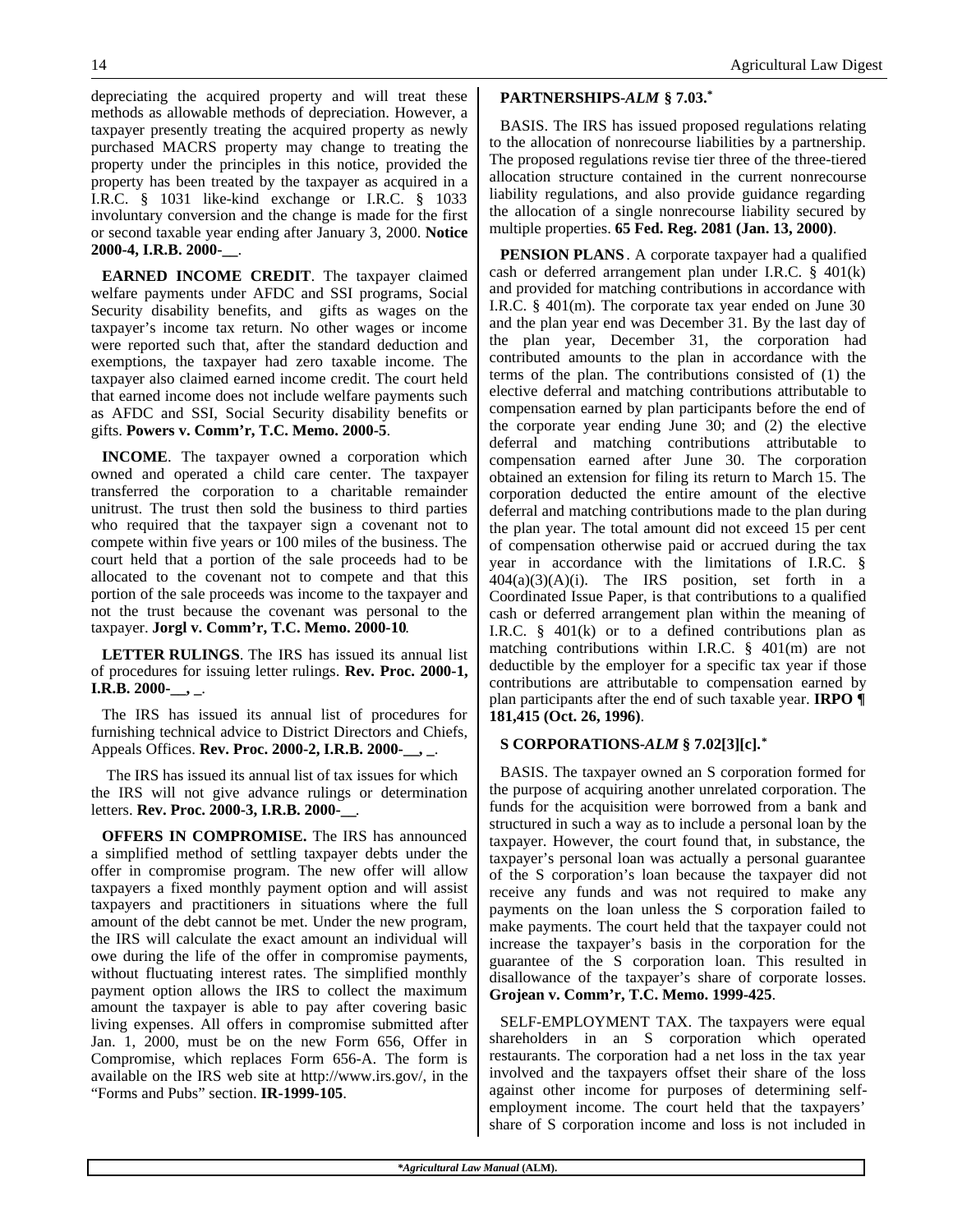self-employment income. The court noted the continuing validity of Rev. Rul. 59-221, 1959-1 C.B. 225 since Congress has not overturned that ruling in the several modifications of the self-employment tax rules passed since the ruling was issued. **Ding v. Comm'r, 2000-1 U.S. Tax Cas. (CCH) ¶ 50,137 (9th Cir. 1999)**.

**SELF-EMPLOYMENT TAX**. See item under **S Corporations** *supra*.

**TRAVEL EXPENSES**. The taxpayer was hired through a temporary employment agency to work on a project over 400 miles from the taxpayer's home. The taxpayer worked on the project for three years and stayed in the city of the project during the week, visiting the taxpayer's family on weekends. The court found that the expected duration of the project was over two years; therefore, the court held that the taxpayer was not entitled to claim deductions for travel between the project city and the family home or for meals and lodging while in the project city. **Saric v. Comm'r, T.C. Memo. 2000-8**.

**WITHHOLDING TAXES**. The taxpayer was employed by a framing shop. The employer treated the taxpayer as an independent contractor and did not withhold any income taxes from the taxpayer's wages. The taxpayer did not pay any income taxes on the wages received from the employer. The taxpayer argued that, under IRS Pub. 15, "Circular E, Employer's Tax Guide," the employer was liable for the income taxes because the employer failed to withhold the taxes. The court held that the publication did not control where the statute, I.R.C. § 3509, was clear that an employee remained liable for the income taxes, even where the employer failed to withhold taxes. The court held that the taxpayer was liable for the income taxes on the wages paid. **Lucas v. Comm'r, T.C. Memo. 2000-14**.

# **PRODUCT LIABILITY**

**INSECTICIDE**. The plaintiff hired the defendant to spray an insecticide on Christmas trees grown by the plaintiff. The insecticide damaged the trees and the plaintiff notified the Oregon Department of Agriculture which conducted an investigation. The ODA issued a report which included statements about the cause of the damage to the trees and the plaintiff sought to include this report in evidence in a negligence suit against the defendant. The defendant argued that the ODA was prohibited from making determinations as to the causes of pesticide damage, the person who may have caused the damage or the financial amount of the damage. The court agreed that the statute, Or. Rev. Stat. § 634.172(3)(a), did contain these provisions but the report was allowed as evidence because the statute did not expressly prohibit the use of a report with these findings in a civil lawsuit. **Holbrook v. Precision Helicopters, Inc., 986 P.2d 646 (Or. Ct. App. 1999)**.

### **PROPERTY**

**ABANDONMENT.** The county owned a roadway easement of 60 feet wide across a portion of the defendant's land. A 12 foot roadway existed on the land which was seldom used and maintained. The defendant placed a fence near the road and planted trees on the property for eventual harvest. The defendant argued that the county had abandoned the easement except for the roadway and five feet on either side. The defendant also raised the policy argument that the productive use of the land served public policy. The court held that no abandonment could occur where a portion of the easement was still in use and there was no evidence of an affirmative act of abandonment of the disputed portion. **Allamakee County v. Collins Trust, 599 N.W.2d 448 (Iowa 1999)**.

### **STATE TAXATION**

**AGRICULTURAL USE.** The defendants purchased a five acre parcel of rural land. Two acres were used for a residence, with the other three acres leased to a third party for crop farming. The three acres had been used for farmland for many years and were assessed as agricultural land. The county decided that the entire five acres was used primarily for residential purposes and changed the valuation accordingly. The state Tax Appeal Board reversed the changed valuation. The court held that property may be split so as to value a portion as agricultural if that portion (1) is used solely for agricultural purposes, (2) has been used that way for many years without change, (3) has not changed in use since the last assessment, and (4) the land surrounding is used for farming. Therefore, the court held that the valuation of a portion of the property as agricultural for property tax purposes was proper. **Kankakee Cty. Bd. Of Rev. v. Tax Appeal Bd., 715 N.E.2d 274 (Ill. Ct. App. 1999)**.

## **CITATION UPDATES**

**Estate of Starkey v. United States, 58 F. Supp.2d 939 (S.D. Ind. 1999)** (marital deduction) see 10 *Ag. L. Dig*. 84 (1999)

**Kikalos v. Comm'r, 190 F.3d 791 (7th Cir. 1999)** (interest on taxes) see 10 *Ag. L. Dig*. 154 (1999).

**Merkel v. Comm'r, 192 F.3d 844 (9th Cir. 1999), aff'g, 109 T.C. 463 (1997) (discharge of indebtedness)** see 10 *Ag. L. Dig*. 153 (1999).

**United States v. Scherping, 187 F.3d 796 (8th Cir. 1999)** (piercing the corporate veil) see 10 *Ag. L. Dig*. 133 (1999).